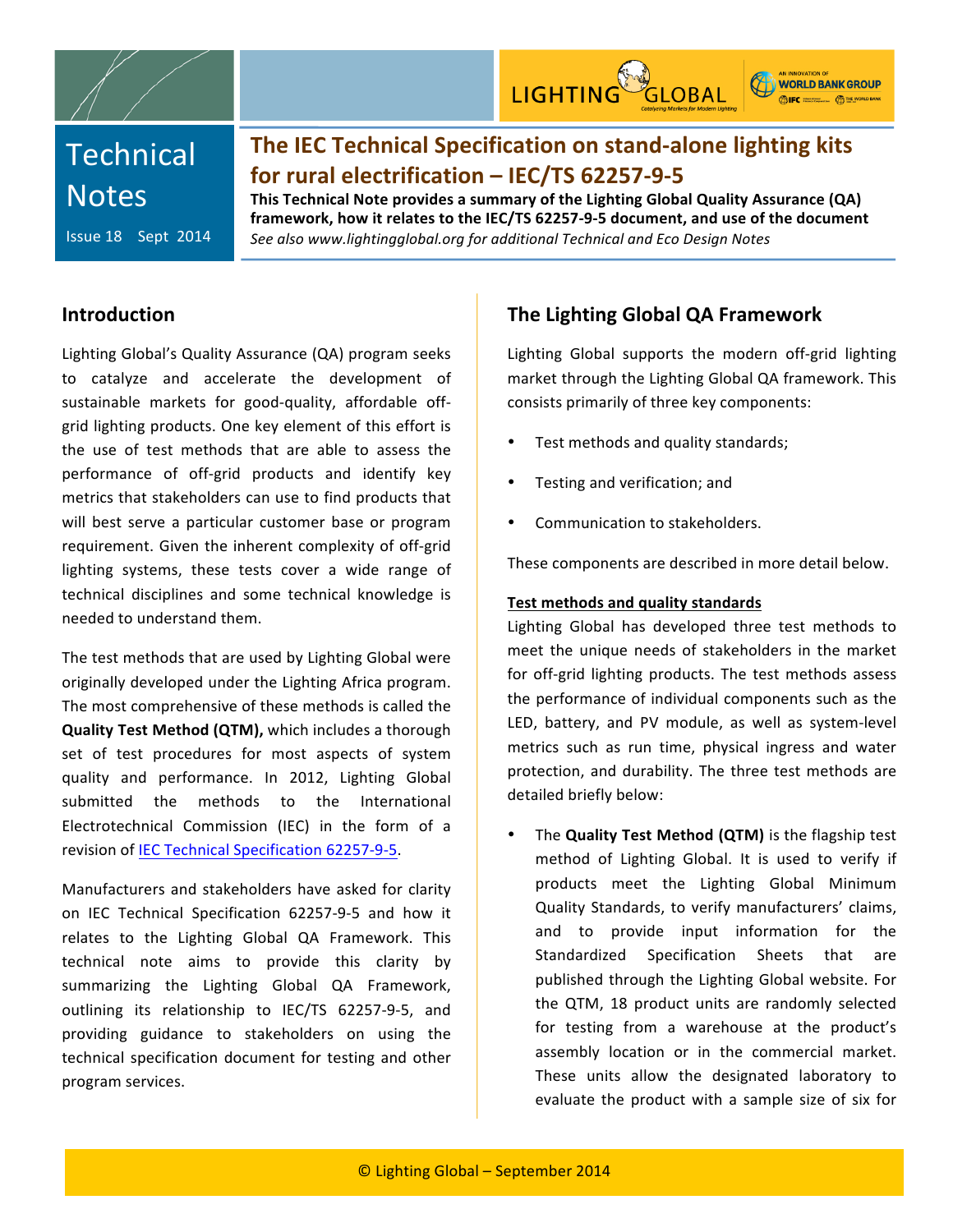each test that is conducted. The QTM test results are valid for two years.

- The **Initial Screening Method (ISM)** is an abbreviated version of the QTM that is designed to be a lower cost and faster turnaround option. It provides rapid feedback about emerging products and offers a low-cost assessment of a new product's likelihood of passing the full QTM. For the ISM, three product units are selected by companies themselves for testing. The three units allow the designated test lab to complete each test with a sample size of one.
- The **Market Check Method (MCM)** uses test methods that are very similar to the ISM, but samples are obtained from the retail market. The sample size for each test can range from 1 to 6, depending on the objective of the test. The MCM is used to confirm whether products that have met the Lighting Global Minimum Quality Standards according to QTM testing continue to provide the same level of performance over the two year validity of the QTM test results.

The Lighting Global **Quality Standards** define requirements for truth in advertising, durability, quality, lumen maintenance, and warranty terms. If the results of QTM testing of a product verify that it meets the Minimum Quality Standards, the product will be listed on the Lighting Global website and the manufacturer will be eligible to apply for Associate status and business support services from Lighting Global and the associated regional programs, Lighting Africa and Lighting Asia.

### **Testing and verification**

The second key component of the Lighting Global QA framework is testing and verification, which Lighting Global carries out using the test methods described above. Tests are currently conducted at four independent test laboratories, and several additional labs in the process of being added to the network. More information about Lighting Global's policy on test laboratories is available on the program website.

#### **Communication**

The third key component of the Lighting Global QA framework is communication of test results. Products that meet the Quality Standards after undergoing QTM testing receive a Standardized Specification Sheet (SSS). The SSS is used to communicate the results of QTM product testing by summarizing the results in an easyto-read format that allows comparisons between products.

In addition, products that have met the Quality Standards receive a Lighting Global Verification Letter, which can be used as proof that a product meets the Standards. The SSS and Verification Letters are also posted to the Lighting Global website.

### **IEC/TS 62257-9-5**

The International Electrotechnical Commission is the world's leading organization for the preparation and publication of international standards for all electrical, electronic and related technologies.

The Lighting Global QA Framework and test methods were developed working openly with stakeholders. The test methods were freely available for four years. However, in consideration of the long-term sustainability of the program and the need to ensure the test methods would be maintained and adopted by outside organizations, Lighting Global decided to institutionalize the test methods through the IEC. Being part of the IEC enhances the credibility of the test methods and provides a level of trust required to enable governments and other organizations to also adopt the test methods and harmonize their standards. The trade-off is that the test methods can no longer be freely available, as the business model of the IEC relies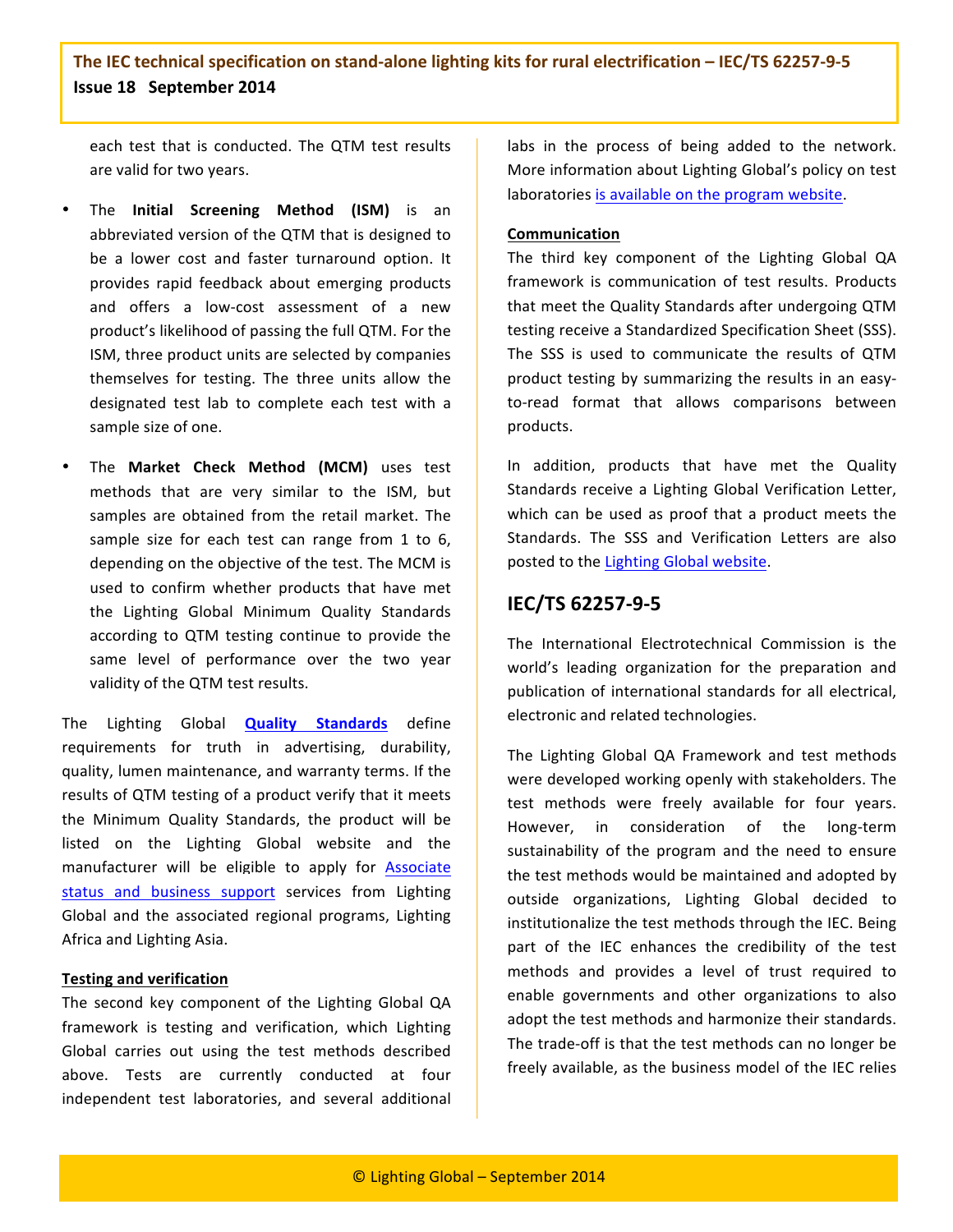on document sales to cover the costs of maintaining IEC documents.

### **What are IEC Technical Specifications?**

An IEC International Standard (IS) is a normative document, developed according to consensus procedures by the relevant IEC National Committee members. IEC Technical Specifications (TS) are similar to IEC International Standards and approach International Standards in terms of detail and completeness. However, they are often published when the subject under question is still under development or when insufficient consensus for approval of an International Standard is available.

### **What is IEC/TS 62257-9-5?**

IEC/TS 62257-9-5 provides a quality assurance framework which applies to stand-alone rechargeable electric lighting appliances or kits that can be installed by a typical user without employing a technician. Its intended use is to support the selection of products by project! developers/implementers! and to help organizations, manufacturers, and governments achieve the goals they have for off-grid lighting projects. IEC/TS 62257-9-5 is intended as a test method for small, low wattage lighting products that typically have solar modules with a rated capacity of 10 peak watts or less. Products that utilize charging methods other than solar power are also covered.

In April 2013, the pre-existing Lighting Global QA framework was adopted by IEC and incorporated into IEC/TS 62257-9-5 in order to enable the widespread adoption of a harmonized quality assurance approach. The Lighting Global QA framework has therefore become a standardized framework institutionalized through IEC.

IEC/TS 62257-9-5 details the QTM, ISM and MCM test methods as well as product specifications for communicating test results. However, IEC/TS 62257-9-5 does not include some components from the Lighting

Global QA framework. In particular, IEC/TS 62257-9-5 does not detail Lighting Global's testing and verification activities. IEC/TS 62257-9-5 also provides an example of a quality standard that is consistent with the Lighting Global Quality Standards. However, the Lighting Global Quality Standard is managed in a way that is independent of IEC/TS 62257-9-5.

# Using the IEC/TS 62257-9-5 document

IEC/TS 62257-9-5 consists of a number of sections:

- **Foreword** consisting of standard IEC statements and disclaimers, as well as the main changes from the previous version of the TS.
- **Introduction** describing the purpose of the TS.
- 10 **clauses** (i.e. chapters) providing information on the TS's scope, referenced documents, terms and definitions used in the TS, details on system limits, a product specification for communicating test results, and descriptions of the QTM, ISM, MCM and field screening test methods.
- **29 Annexes** Providing procedures for all of the individual tests involved in QTM, ISM and MCM testing and additional information to assist with the understanding and use of the TS.

### How do stakeholders use IEC/TS 62257-9-5?

The document's Clauses and Annexes are summarized in the boxes at the end of this tech note. With reference to these sections, some common uses of the IEC/TS 62257-9-5 document include:

Looking for what is involved in QTM, ISM or MCM *testing* – See clause 6 for details on QTM testing, clause 7 for details on ISM testing and clause 8 for details on MCM testing.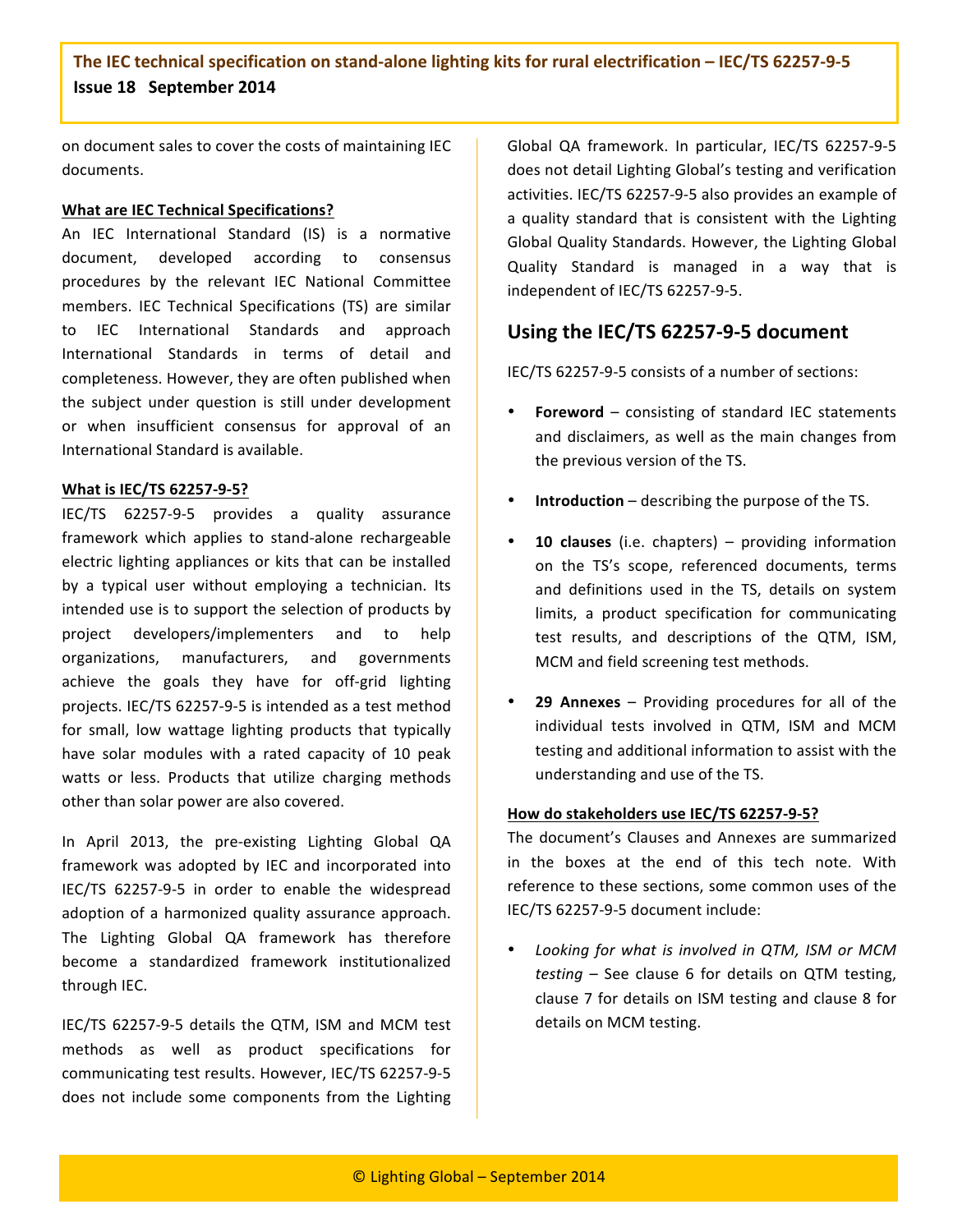- *Looking for what is involved in a specific test* Look up the test in the specific annex detailing the test procedure.
- Looking for how to read or create a product *specification for an off-grid lighting product - See* clause 5 for the details on product specifications.
- Looking for how to set requirements for developing *a product or bulk procurement of products – See* clause 5 for details on quality standards and annex A and B for example quality standards.

#### **Normative and informative annexes**

Each annex of an IEC standard or technical specification is labeled either **normative** or *informative*. Normative annexes contain provisions (requirements and recommendations) that must be followed. Informative annexes provide additional information that assists in the understanding or use of the document. In IEC/TS 62257-9-5, the following annexes are informative:

- Annexes A, B, C, and X, which provide examples of ways to use the document.
- Annex L, which provides recommended practices for battery testing.
- Annexes Y and Z, which give recommendations for low-cost testing apparatus.
- Annex BB, which defines the battery storage test. This annex is informative since the battery storage test is considered an optional part of IEC/TS 62257-9-5, although a user of the standard may choose to require it. Lighting Global currently requires the storage test, but not the cycling test.

#### What's not in the IEC/TS 62257-9-5 document

The IEC/TS 62257-9-5 document does not establish quality, performance, or truth-in-advertising standards. These standards are defined in the Lighting Global

Quality Standards and other Lighting Global policy documents, available from the Lighting Global website. (Annexes A and B provide examples of quality standards that were consistent with the Lighting Global Minimum Quality Standards at the time of publication.)

Other users of the document-for example, bulk purchasers—are free to establish their own standards. Clause 5 describes the information that needs to be provided to create a complete set of quality and performance standards, referred to as a "product specification."

#### **Other IEC 62257 documents**

In addition to IEC/TS 62257-9-5, as of September 2014, Lighting Global is involved in revisions to two other documents in the IEC 62257 series:

- **IEC/TS 62257-9-6:** This document will provide test methods for solar home system kits. The exact scope and details of test methods are still being determined.
- **IEC/TS 62257-12-1**: This document will provide test methods for lighting appliances, including LED and fluorescent lamps and luminaires, for use with off-grid power systems, and will be referenced in the upcoming revisions to IEC/TS 62257-9-6.

These revisions are expected to be completed in 2015.

Lighting Global does not currently use any other documents from the IEC 62257 series, which cover other areas of rural electrification that may be of interest to developers of rural electrification projects.

### **Conclusions**

Lighting Global supports the modern off-grid lighting market through the Lighting Global QA framework. The International Electrotechnical Commission (IEC) is the world's leading organization for the preparation and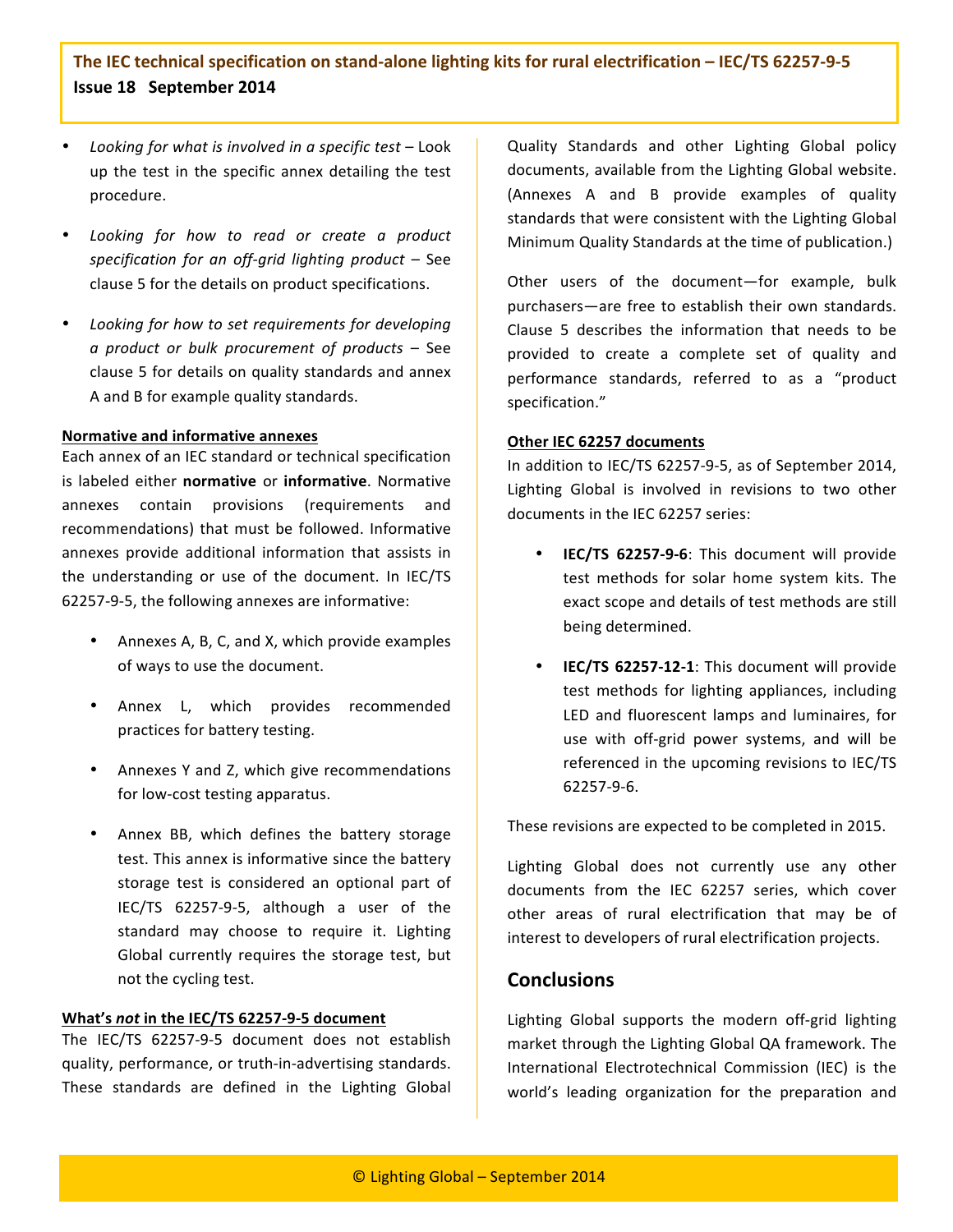publication of International Standards for all electrical, electronic and related technologies. In April 2013, the pre-existing Lighting Global QA framework was adopted by IEC and incorporated into IEC/TS 62257-9-5 in order to enable the widespread adoption of a harmonized quality assurance approach. The Lighting Global QA framework has therefore become a standardized framework institutionalized through IEC.

The IEC/TS 62257-9-5 document consists of a number of clauses and annexes. The clauses provide information on a number of different components of the QA framework while the annexes detail the procedures for all of the individual tests involved in QTM, ISM and MCM testing. Using this structure, various users may make use of the IEC document to support the selection of products and ensure quality assurance for off-grid lighting projects.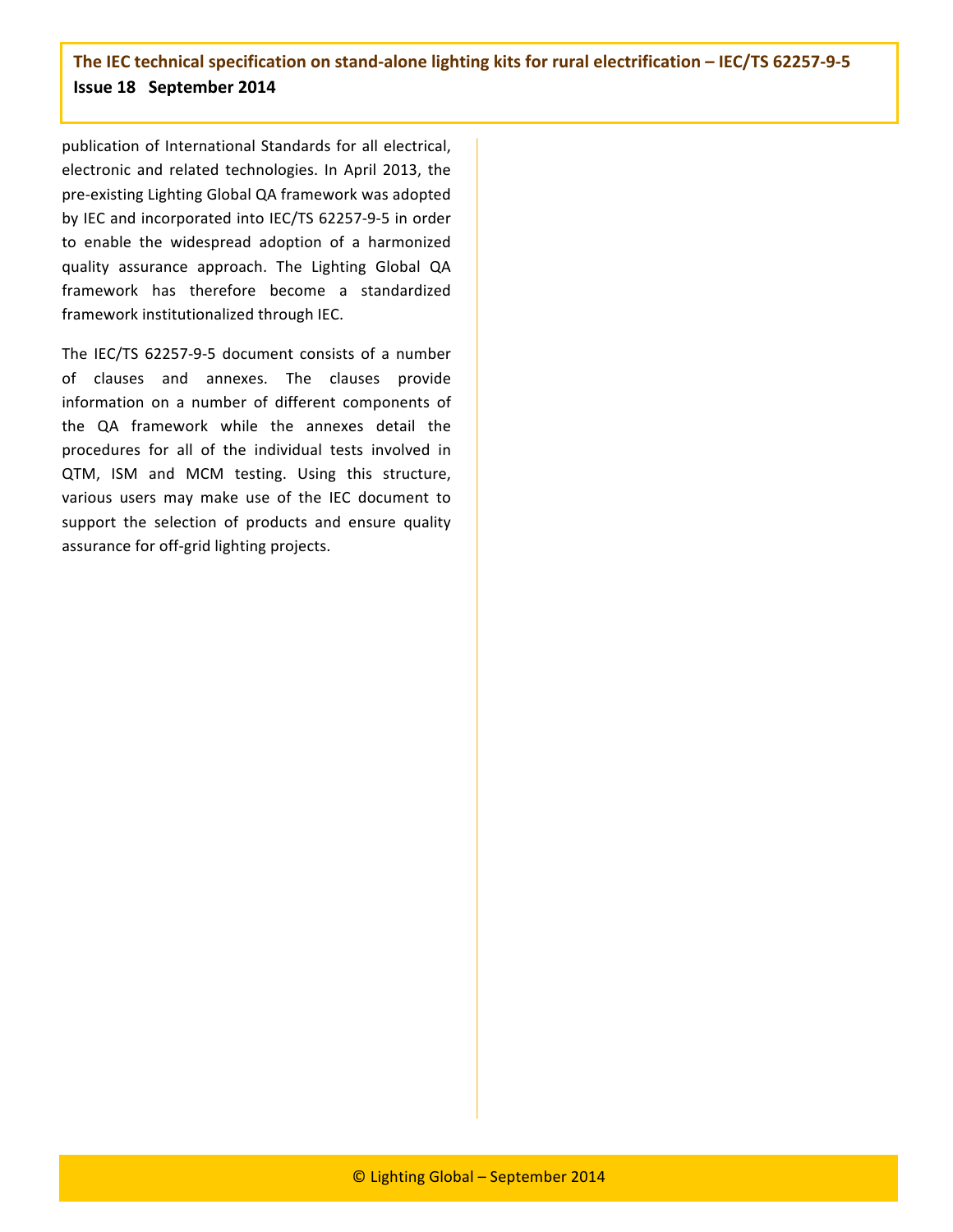#### Clauses

- 1. **Scope** Describes where the TS can be applied.
- 2. **Normative references** A listing of other referenced documents, such as IEC International Standards.
- 3. **Terms and definitions** Lists terms and definitions used in the TS. Note: An important IEC term is DUT (device under test), which refers to a particular sample being measured or observed.
- 4. **System limits** Details lamp or lighting appliance product categories for off-grid electricity systems and aspects of these products that may be measured and/or observed to ascertain quality and performance.
- 5. **Product specification** Describes the quality, warranty, and performance metrics used to interpret test results, as well as applications for these product specifications and quality assurance principles.
- 6. **Quality test method** Describes the applications for QTM testing, the set of QTM tests, testing requirements and a test program for conducting QTM tests.
- 7. **Initial screening method** Describes the applications for ISM testing, the set of ISM tests, testing requirements and a test program for conducting ISM tests.
- 8. **Market check method** Describes the applications for MCM testing, the set of MCM tests, testing requirements and a test program for conducting MCM tests.
- 9. **Field screening method** Describes a set of tests that can be used for low-cost field screening of products where laboratory equipment is not available. This clause may be deleted from the next revision of IEC/TS 62257-9-5.
- 10. **Standardized specifications sheets** Describes a process for establishing the content and formatting of standardized specifications sheets, which allow stakeholders to compare and evaluate products' performance.

#### Annexes

- A. **Recommended quality standards and performance** targets for off-grid lighting market support programme qualification - Describes recommended quality standards that are in line with Lighting Global's Minimum Quality Standards.
- B. **Example quality standards, warranty requirements,** and performance criteria for bulk procurement **qualification** ("sample tender") – Describes recommended quality standards that could be used by a bulk purchaser of lighting products.
- C. **Recommended SSS guidelines** Describes recommended guidelines for content and formatting of specification sheets; the description is consistent with Lighting Global's policies.
- D. **Manufacturer self-reported information** A procedure for recording manufacturer information.
- E. **Product sampling** A procedure for product sampling.
- F. **Visual screening** A procedure for recording specifications, functionality, observations, and internal/external construction quality of a product.
- G. **Sample preparation** A procedure for preparing a sample for testing.
- H. **Power supply setup procedure** A procedure for substituting a product's battery with a power supply for testing.
- I. Light output test A procedure for measuring light output parameters (luminous flux, color rendering index, and color temperature).
- J. **Lumen maintenance test** A procedure for testing a product's luminous flux over the product's lifetime.
- K. **Battery test** A procedure for testing a product's battery capacity and efficiency.
- L. **Battery testing recommended practices** Information for safely testing a variety of battery types, including recommended values for over- and undercharge protection when specific information is not available from the battery manufacturer.
- M. **Full-battery run time test** A procedure for measuring a product's run time on a fully charged battery.
- N. **Full discharge preparation** A procedure for preparing a product for charge testing.